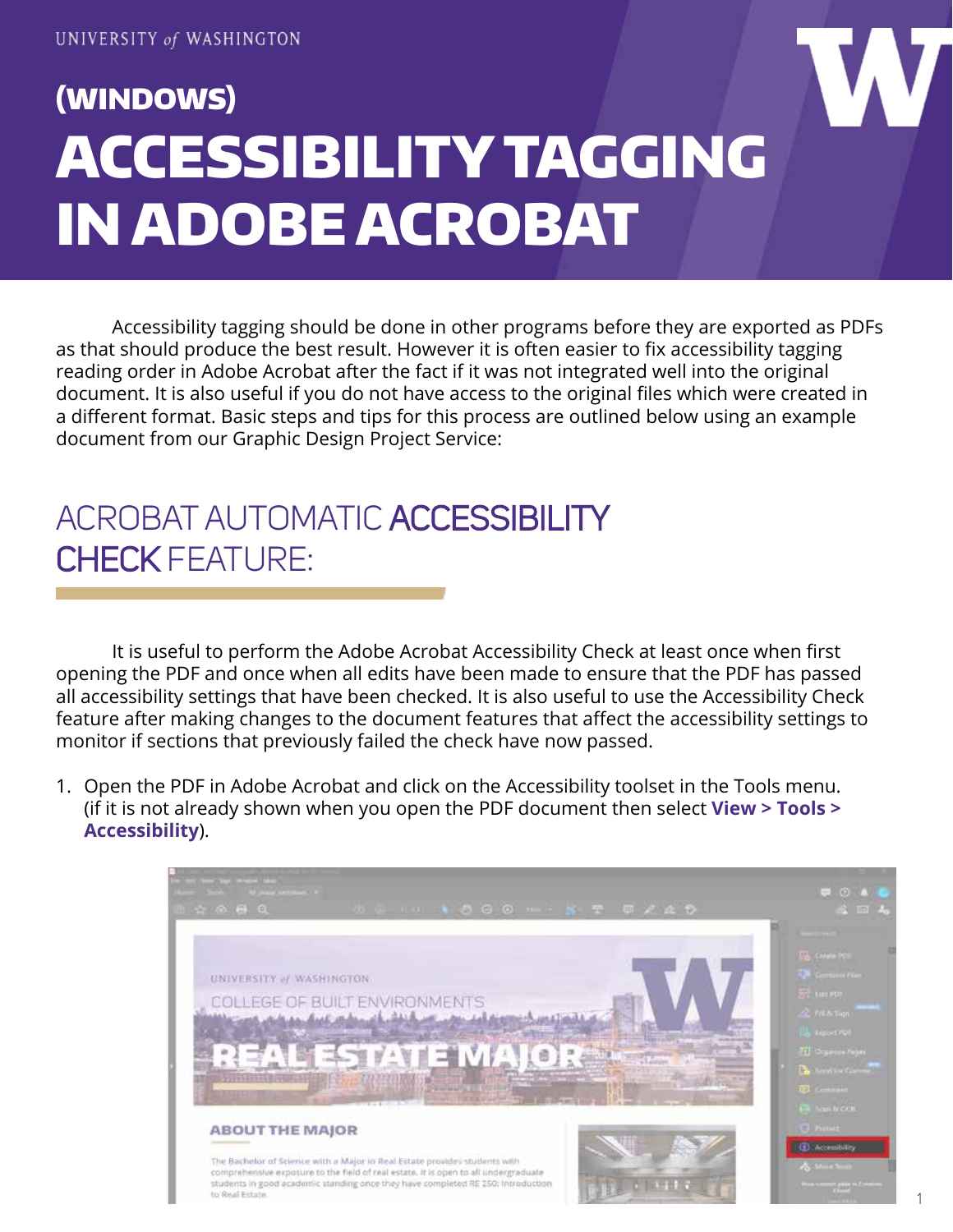2. From the Accessibility toolset, in the secondary toolbar, select **Accessibility Check** and in the dialog box which pops up select **Start Checking**.



3. On the left hand side the **Accessibility Checker** panel will appear and list any issues with the PDF's accessibility settings.



4. Each section of the report will show the following options:

**Passed** - This section has passed the Accessibility Check. **Skipped by User** - This section was not selected to be checked in the Accessibility Checker Options dialog box. **Needs Manual Check** - This section requires the user to perform a manual check as the Accessibility Check feature does not check automatically. **Failed** - This section has failed the Accessibility Check.

5. For sections that have failed the Accessibility Check, right click on the issue to see the options available to resolve the issue. The following options may show up: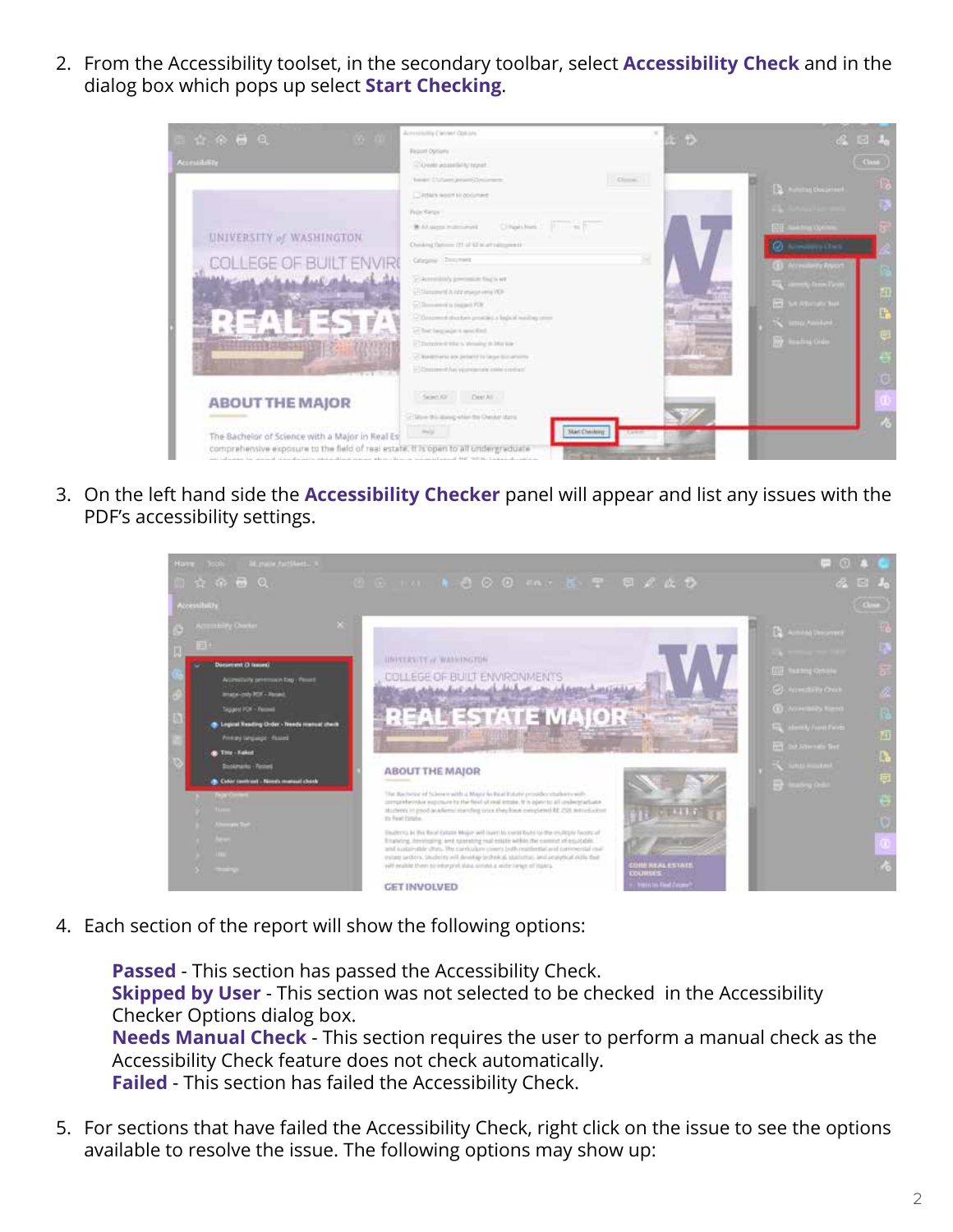**Fix** - Adobe Acrobat will either fix this issue automatically or prompt a dialog box where the issue can be fixed (an example is when alternative text for figures has not been tagged and can be entered in the prompted dialog box.

**Skip Rule** - This option will deselect the section to be checked in the Accessibility Checker Options box for future checks of the document and does not resolve the issue, instead changing its status to "Skipped".

**Explain** - This option will pull up the Adobe Acrobat Help for more details about the issue and how to resolve it.

**Show Report** - This option will display a detailed report of the issue with links to tips that can potentially resolve the issue.

**Options** - This option will prompt the Accessibility Checker Options box where the checks performed can be selected or edited.

3. Three issues that will commonly need to be addressed are:

**Logical Reading Order - Needs manual check, Title - Failed, and Color contrast - Needs manual check**. The logical reading order and color contrast issues will need to be checked manually and fixed according to the University of Washington's IT Accessibility Guidelines. The University of Washington's IT Accessibility Checklist can be found at: <https://www.washington.edu/accessibility/checklist>/. Once they have been manually checked according to the guidelines, they can be resolved by right clicking on the issue and then selecting **Pass**.

7. The title issue can be fixed by going into **File > Properties** and entering a title for the document in the "Title" field and then selecting **Okay**. Once a title has been added to the document Adobe Acrobat may not recognize that this step has been completed and the issue can be resolved by right clicking on the issue and selecting **Fix**.

## USING THE READING ORDER TOOLSET:

1. Select the **Reading Order** toolset in the Tools menu (where the **Accessibility Check** feature is located) to prompt the **Reading Order** dialog box. This dialog box can be used to add or edit existing accessibility tagging. The dialog box instructs: "Draw a rectangle around the content then click one of the buttons below" referring to the different tags available. Tags should be chosen according to logical reading order and the University of Washington's IT Accessibility Guidelines. The following are the tags available with their description:

**Text/Paragraph** - Use this tag if the content selected is a main body of text. **Form Field** - Use this tag if the content selected is a form field.

**Headings 1-6** - Use these tags if the content selected is a heading. They should be ordered according to the level of heading that it is in the document (as shown in the example document below).

**Reference (q)** - Use this tag if the content selected is referencing another part of the document that is related (such as an asterisk or superscript number which references a footnote or endnote).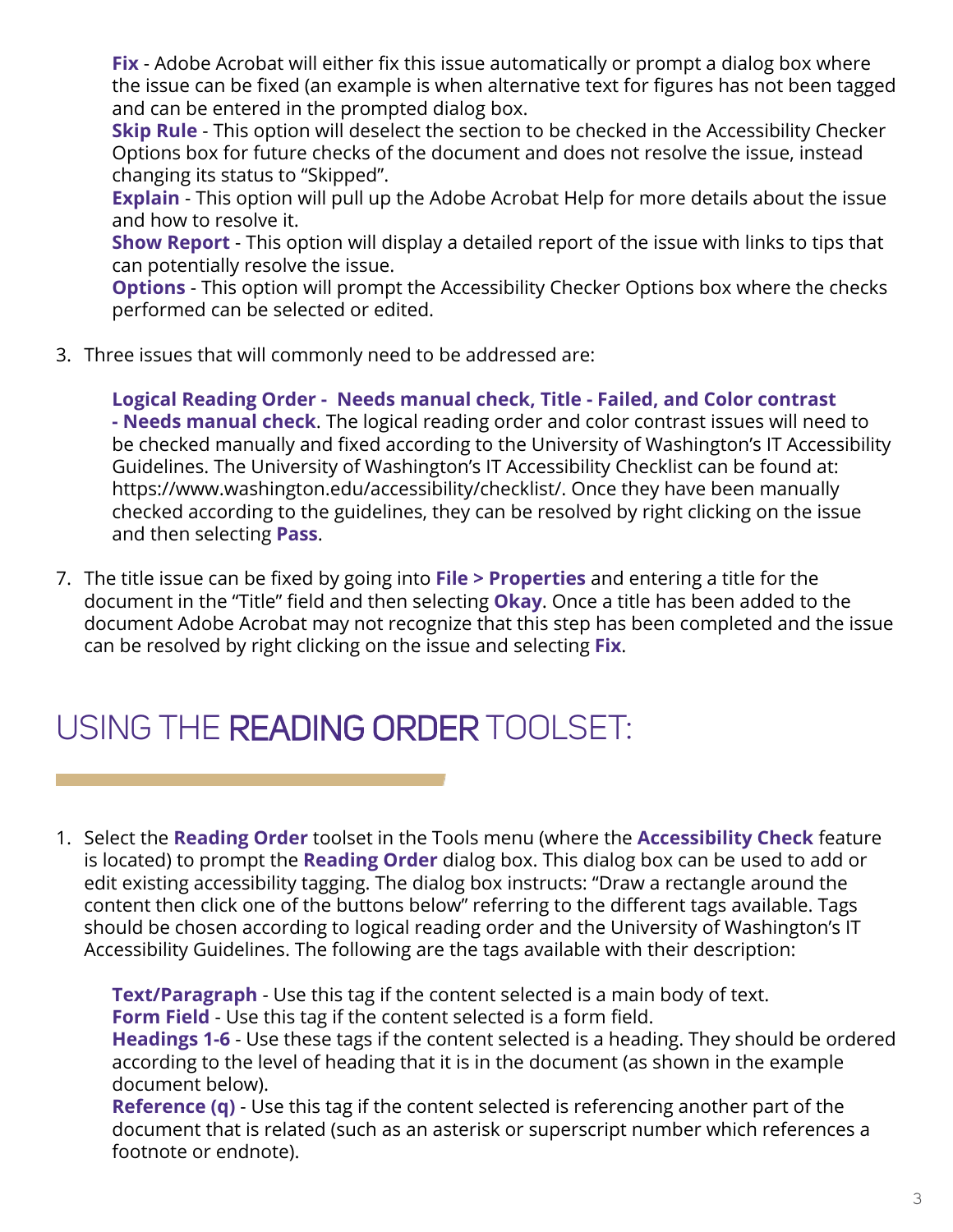**Note (z)** - Use this tag if the content selected is the corresponding footnote or endnote referenced by content that has been tagged as a reference (such as an asterisk or superscript number).

**Figure** - Use this tag if the content selected is a visual element and the text contained within the figure tag is defined as part of the image not to be read by screen readers. **Figure/Caption** - Use this tag if the content selected is a visual element with an accompanying caption which will be read by screen readers under the same tag. **Table** - Use this tag if the content selected is a table with headings, columns, and rows. **Cell** - Use this tag if the content selected is a table or heading cell.

**Formula** - Use this tag if the content selected is a formula which is better described by screen readers through alternative text.

**Background/Artifact** - Use this tag if the content selected is a visual element that is not important to understand the document. Marking an element this way removes it from the tags panel for better flow and readability.



2. If the tags are not in a logical reading order, the order can be edited in the **Reading Order Panel** by prompting the **Reading Order** dialog box and selecting **Show Order Panel**.